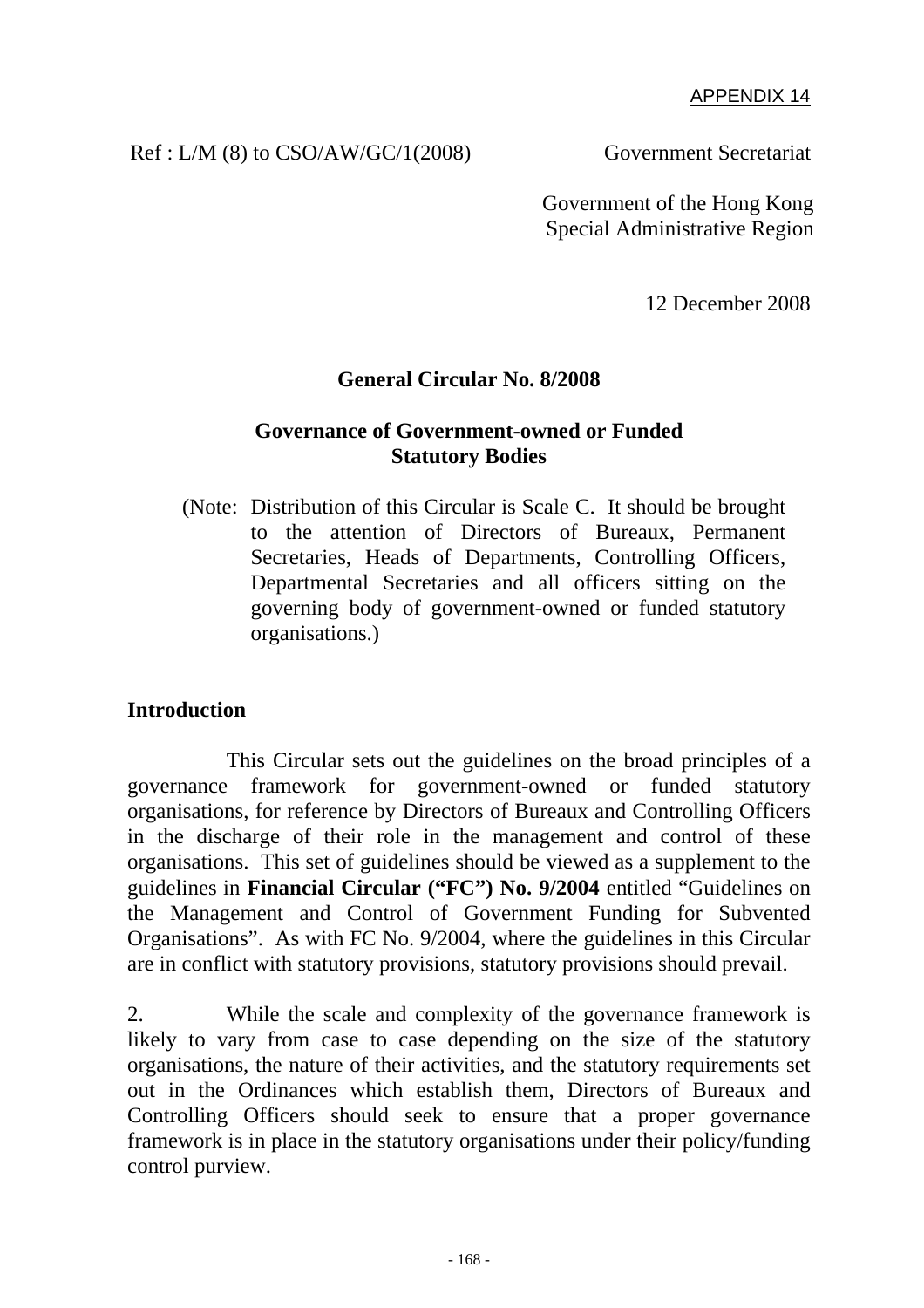# **Scope**

3. The scope of this Circular covers statutory organisations which are either owned or funded by the Government. For the purpose of this Circular, government-funded statutory bodies refer to statutory bodies which are under recurrent funding from the Government. Statutory bodies which receive only one-off capital injection or other forms of non-recurrent financial assistance from the Government are not included (e.g. Urban Renewal Authority; Federation of Hong Kong Industries) unless they are government-owned statutory corporations. Also not included are statutory bodies which are not government-owned or funded (e.g. Ocean Park Corporation; Employees Retraining Board).

4. Statutory bodies falling outside the scope set out in paragraph 3 above are not covered by this Circular. However, Bureaux and Departments are encouraged to make reference to the governance guidelines in this Circular, having regard to the circumstances in individual cases.

# **Essential elements of a governance framework for government-owned or funded statutory organisations**

5. The Government attaches great importance to sound corporate governance and good management practice. Strengthening corporate governance of government-owned/funded statutory bodies will contribute towards overall efficiency and effectiveness of the public sector, and is an integral part of the Government's initiative to strengthen public sector management.

6. In drawing up the broad principles of a governance framework, we have made reference to the guideline on governance launched by the Hong Kong Exchanges and Clearing Ltd in 2005 - "The Code on Corporate Governance Practice" ("the Code")<sup>1</sup>. The Code, which focuses on companies listed in Hong Kong, is drawn up on the basis of international best practices. In addition, we have also drawn reference from international guidelines on corporate governance for public sector organisations.

 $\overline{a}$ The Code sets out the principles of good corporate governance with two levels of recommendations (a) code provisions which listed companies are required to comply; and (b) the recommended best practices. Issuers are expected to comply with, but may choose to deviate from, the code provisions. The recommended best practices are for guidance only.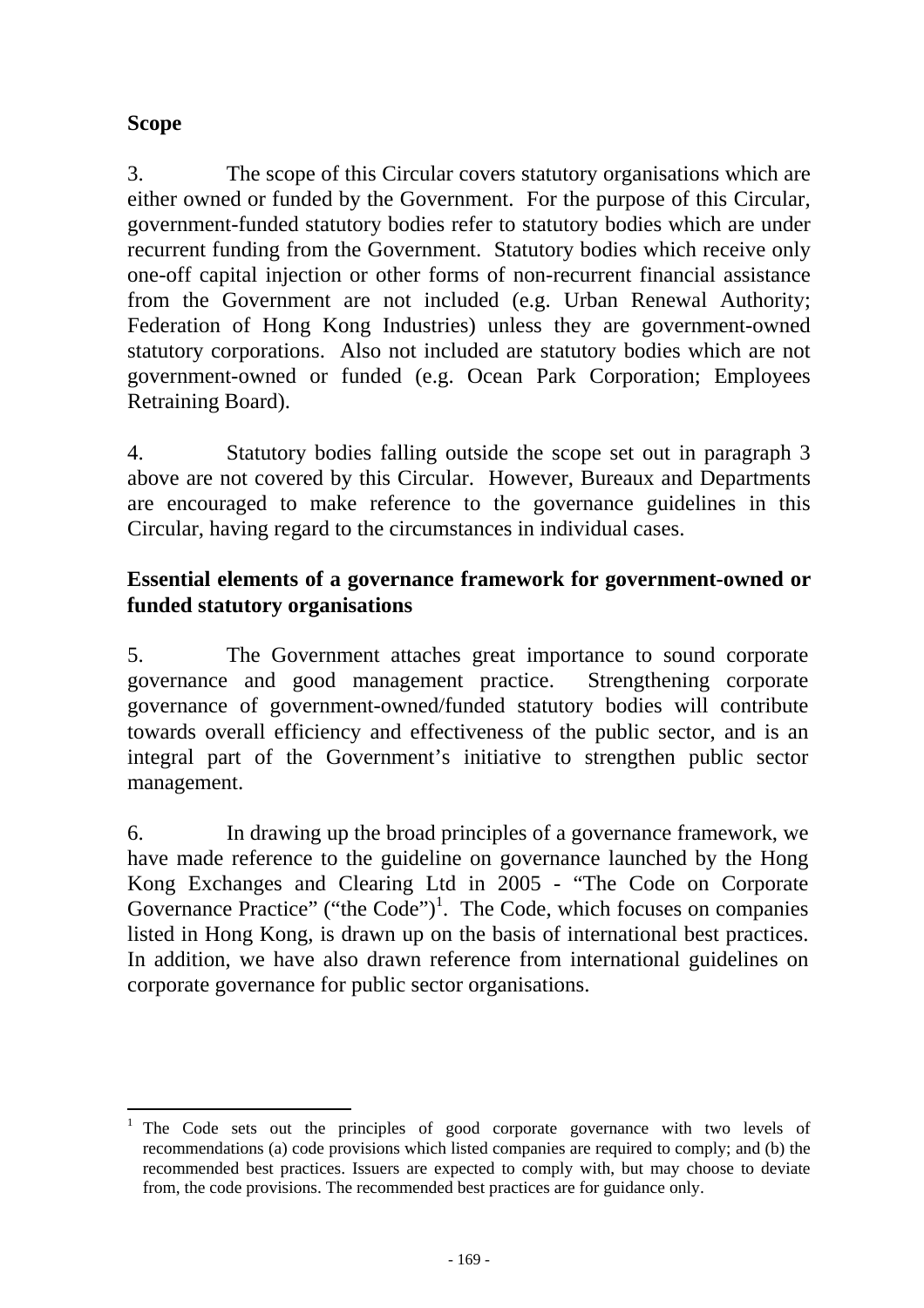# 7. A proper governance framework should have three key elements -

- (a) clarity of objectives and priorities;
- (b) clear delineation of accountability and clear division of responsibilities; and
- (c) robust internal control and reporting/monitoring systems.

8. The need for **clarity of objectives** is a principle consistent with the guideline in FC No. 9/2004 that the Controlling Officer should formally define the objectives that the Government expects to achieve with the funding. In addition, many of the key **internal control and transparency measures** that good governance requires are already covered in FC No. 9/2004. Apart from such general control measures, FC No. 9/2004 also encourages Controlling Officers to make use of tailor-made instruments, such as entering into a Memorandum of Administrative Arrangements or a similar instrument with each subvented organisation, having regard to the unique circumstances of each organisation concerned. Such tailor-made instruments set out the responsibilities of relevant parties in the delivery and monitoring of government-funded service and capital projects.

9. Good governance also requires **clear delineation of roles and responsibilities** between the Government, the governing body ("the Board"), and the Chief Executive Officer ("CEO") and executive management of government-owned or funded statutory body. The broad principles commonly set out in the international governance guidelines is that the responsibility of the Government is to set a clear and consistent policy direction and to ensure that the organisation is operated in a transparent and accountable manner. International governance guidelines also consider it crucial for the Board to have a clear mandate. In this regard, the Board's responsibility is to provide strategic direction and to oversee management performance, subject to the objectives set by the Government. In short, the Board assumes overall accountability for the statutory organisation's performance. Besides, the roles of the Chairman of the Board and the CEO should be separate and should not be performed by the same person.

10. The key principles and broad features of a governance framework are set out below -

# **(I) Clarity of objectives**

Controlling Officers should have a clear policy framework that defines the overall objectives and priorities for each statutory body under its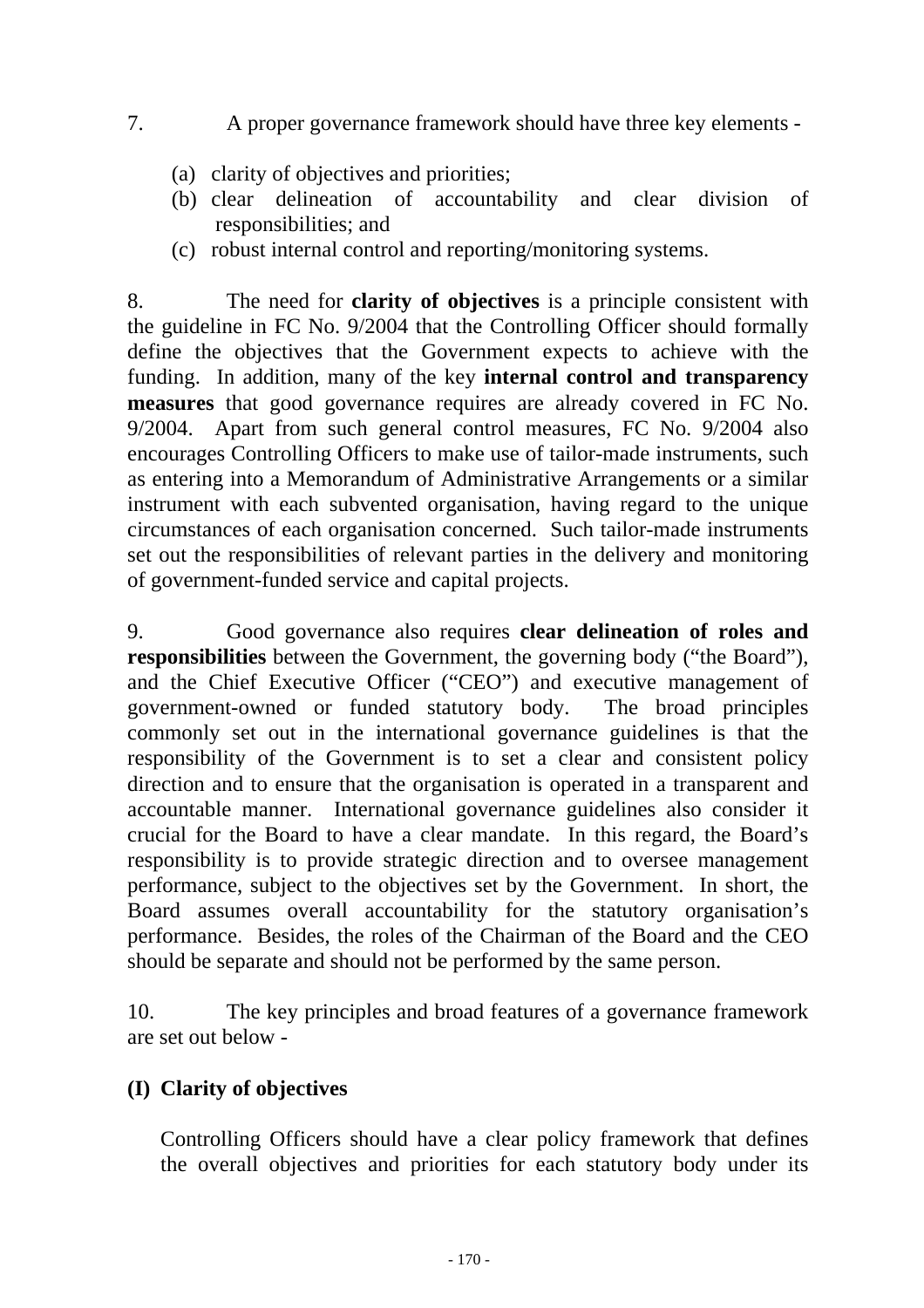funding control purview, having regard to the prescribed objectives in the statute.

# **(II) Clear lines of roles and responsibilities between the Controlling Officer, the Board and the CEO**

- (a) Bureaux should examine the need to set out in clear terms the division of roles and responsibilities between the Government, the Board and the CEO, if it is not already spelt out clearly in the governing legislation for the statutory bodies. Alternatively, it may form part of the funding control agreement, or via other means as deemed appropriate by the Bureaux.
- (b) The specific division of roles and responsibilities between the Controlling Officer, the Board and the CEO is likely to vary from case to case. This may already have been spelt out to a certain extent in the relevant ordinance. In drawing up the division of roles between the various parties, Bureaux should refer to any such detailed provisions in the statute to ensure that it is consistent with the Ordinance which establishes the organisation, whilst also giving due regard to the needs of the organisation and unique circumstances of each case.
- (c) The statement setting out the division of roles and responsibilities should include, amongst other things, the division of roles and responsibilities between the Controlling Officer, the Board chairman and the CEO; a statement of matters reserved for the Government (as owner of or primary source of funding for the organisation); and a system for delegating authority from the Board to the management with a statement of matters reserved for the Board.
- (d) In general terms, the broad delineation of roles and responsibilities between various parties is mapped out as follows -

### *Controlling Officer*

◊ Controlling Officers are responsible and accountable for proper use of public funds; review and approval of corporate plans; ensuring adequate reporting and monitoring systems for internal control and transparency; providing broad policy direction to the organisation in accordance with the public mission as stated in the statute; assessing the ongoing relevance of the organisation's mandate and its effectiveness as a policy instrument.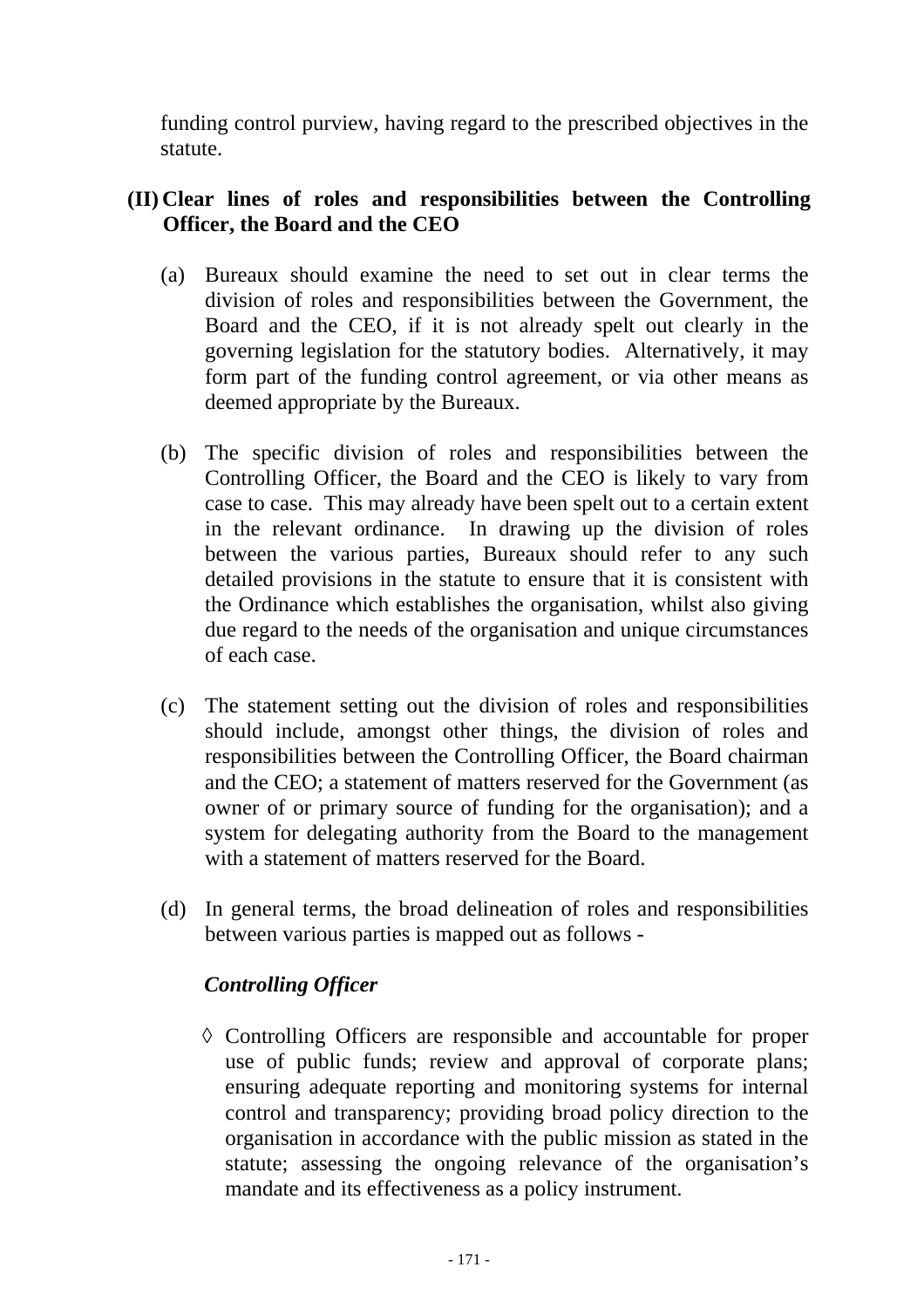- ◊ Controlling Officers are not accountable for the day-to-day administration and operations of the organisation. However, in reality, they will need to answer to the public for the organisation's activities and proper use of public funds.
- $\Diamond$  It is up to the individual bureau to consider, in collaboration with the Controlling Officer, whether the Controlling Officer should carry out some of the above duties in consultation with the Director of Bureau, and whether the division of role and responsibility between the Director of Bureau and the Controlling Officer should be explicitly spelt out.

# *The Board*

- $\Diamond$  The Board should assume responsibility for the performance of the organisation and be held collectively responsible for its performance by directing and supervising the organisation's affairs, and for ensuring sound corporate governance, and that activities of the organisation are in line with their mandates and, in so far as the relevant Ordinance permits the Government to give guidance, the policy guidance from the Government.
- $\Diamond$  The Board is responsible for setting strategic direction to carry out the objectives of the statutory body; ensuring appropriate lines of accountability and transparency process; overseeing the CEO and senior appointments and their performance; agreeing with the CEO on appropriate levels of delegated powers; reporting on performance, quality assurance and value for money to stakeholders; and ensuring that the principal risks of the organisation are identified and appropriate systems to manage these risks are in place.
- ◊ The Board should ensure that the organisation's information systems and management practices including financial control, recruitment, remuneration and training, and procurement procedures are adequate.

### *CEO*

◊ The CEO plays a pivotal role in planning, developing and managing the organisation. As head of the organisation, the CEO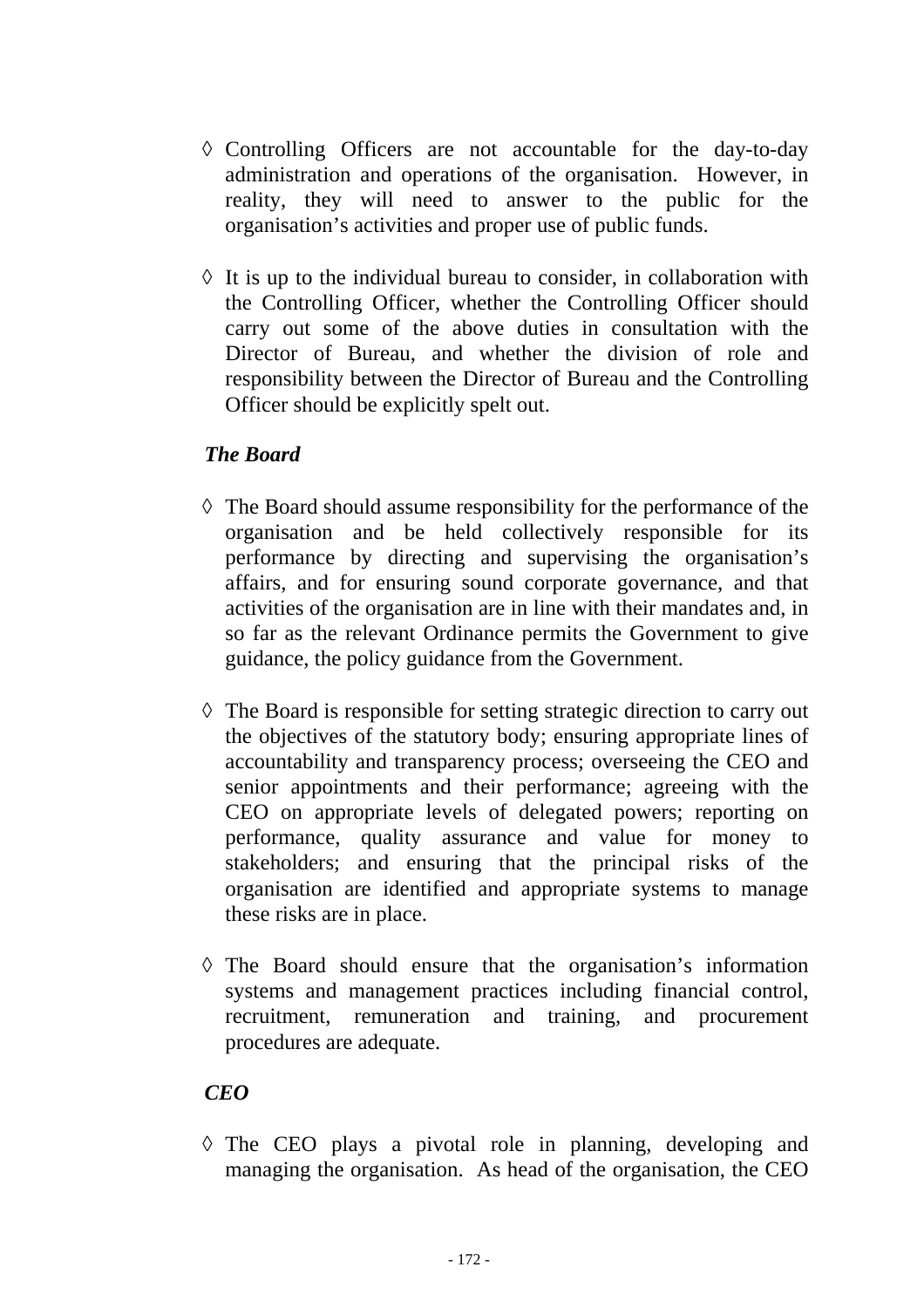reports to and is accountable to the Board for the management and performance of that organisation.

- ◊ The CEO should have line responsibility for all aspects of executive management. In general, the CEO's responsibilities include (a) developing strategy for and implementing it in pursuit of the organisation's public mission; (b) formulating and managing the organisation's programme of activities; (c) developing and implementing appropriate and effective internal control, financial planning, procurement and administrative/compliance procedures, which are the key elements of a governance framework, to ensure proper utilisation of resources and good management practices, for approval of the Board; (d) supervising the day-to-day operation of the organisation; (e) formulating the organisation structure and staffing requirement; (f) making recommendations to the Board on new initiatives; and (g) implementing the policy decisions of the Board and carrying out any other duties as directed or required by the Board.
- ◊ The division of responsibilities between the Board and the CEO should be clearly established and set out in writing.
- ◊ To enable the CEOs or senior management of these organisations to have a good understanding of the legislation, regulations and policies which are relevant to them for the control and management of public finances, under FC No. 9/2004 the Controlling Officers may set out such information in a tailor-made funding control instrument and update such information from time to time as necessary. Such arrangement, whilst not a mandatory requirement under FC No. 9/2004, may be made as deemed appropriate by the Controlling Officer.

### **(III) Internal control and transparency**

- (a) In accordance with the Public Finance Ordinance (Cap. 2), Controlling Officers are responsible and accountable for the proper use of public funds under their control. Controlling Officers should satisfy themselves that an effective system is in place to safeguard the proper use of public funds.
- (b) FC No. 9/2004 contains a wide range of measures, which the Controlling Officer may use to carry out their roles and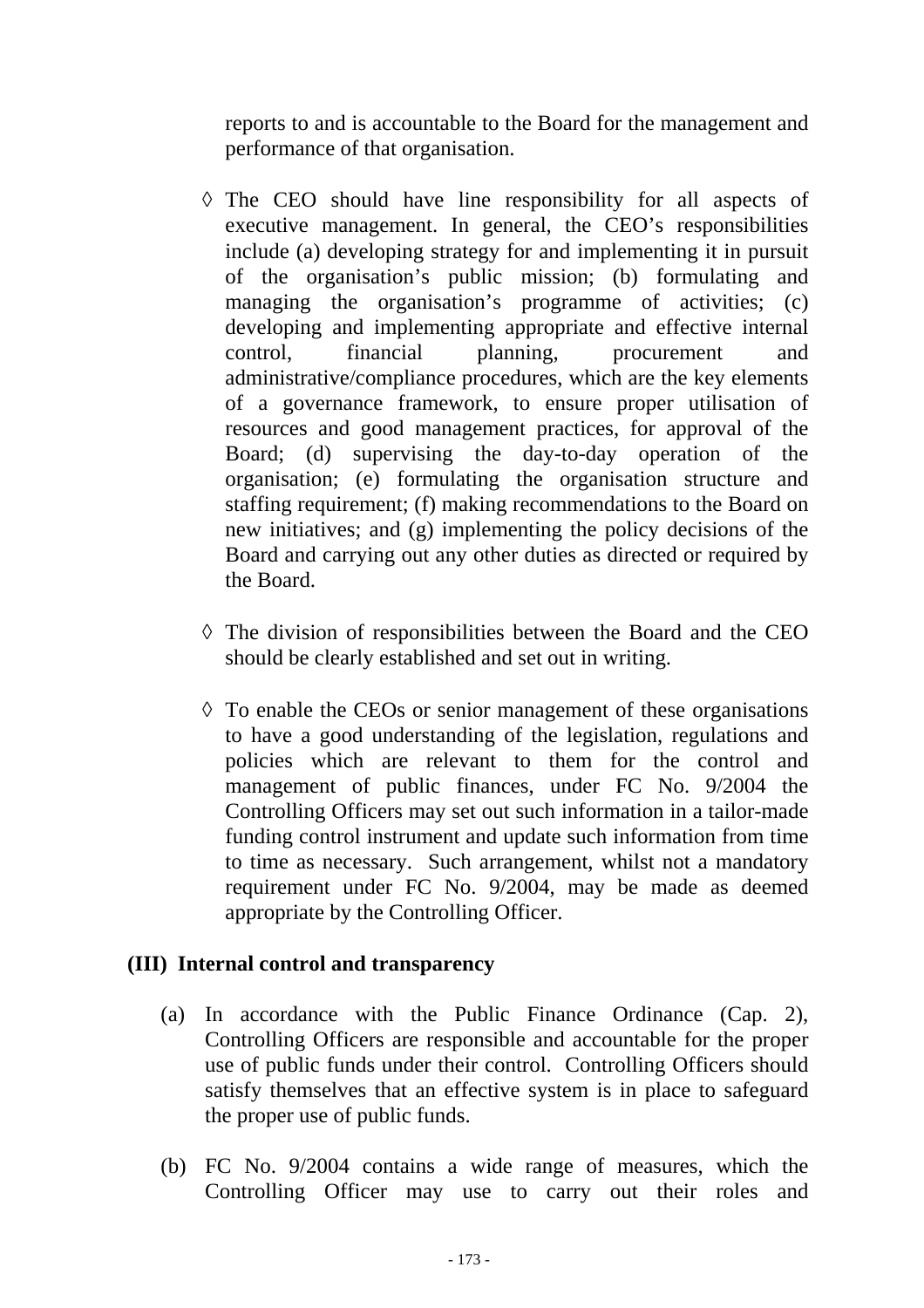responsibilities in managing and controlling Government funding for subvented organisations and perform their funding control responsibility to ensure public money is used properly and costeffectively.

- (c) Controlling Officer should see to it that
	- (i) there is a system to set and agree on specific objectives;
	- (ii) annual corporate plans/business plans are prepared on a timely basis;
	- (iii) an established mechanism is in place to set and agree on performance targets and to evaluate performance against these targets;
	- (iv) an appropriate system of cost control and monitoring is in place for ensuring prudent budgetary practices and discipline;
	- (v) audited financial accounts are submitted to the Government on a timely basis;
	- (vi) rules and procedures on human resource management are in place to observe the principle of fairness and transparency;
	- (vii) procurement policy is transparent, fair and cost-effective; and
	- (viii) the Director of Audit has unhindered access to the records and accounts of a subvented organisation.

Controlling Officers should refer to FC No. 9/2004 for details of each of the above measure. Controlling Officer should see to it that any deviation from the guidelines is justified and publicly defensible.

# **Measures to ensure that members of governing bodies and CEOs of government-funded organisations effectively perform their roles and responsibilities**

11. Although subvented organisations are not government departments and the government rules and regulations are not directly applicable to them, they have the same duty to ensure the proper use of public funds, having regard to the economy, efficiency and effectiveness in discharging their functions. To help the CEOs and senior management of these organisations to have better understanding of the legislation, regulations and policies which are relevant to them for the control and management of public finances, Controlling Officers may conduct training programmes and deliver resource kits. Alternatively, Controlling Officers may include the relevant information in a tailor-made funding control instrument and update such information as necessary.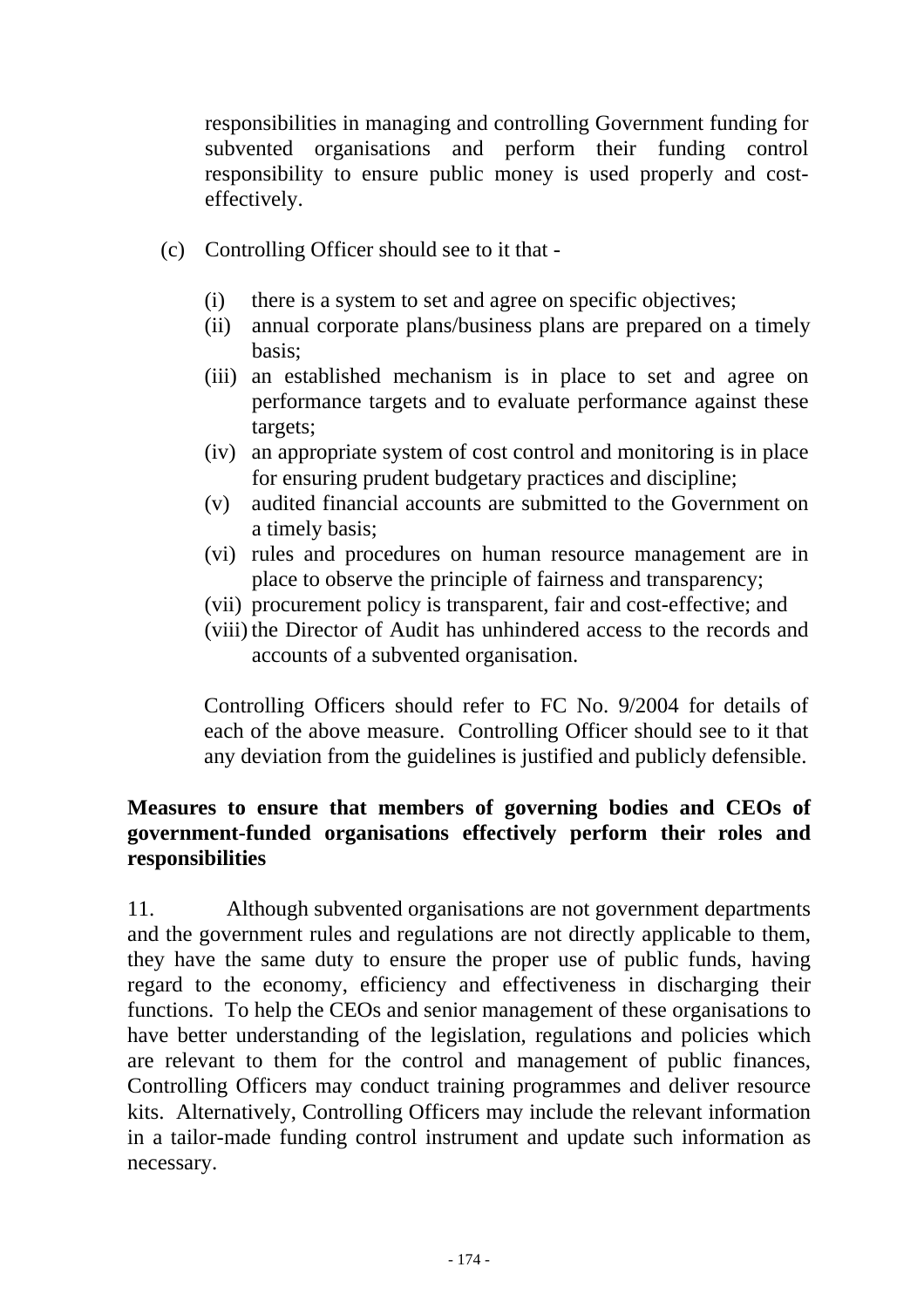12. While the government representative on the board often acts as a link between the Government and the publicly-funded organisation, sound corporate governance does not and cannot solely rely on the presence of the government representative. The role of government representatives, in common with other members of the governing body, is to pursue the objects and public mission as stated in the statute which establishes the individual statutory organisation. Government representatives, together with all other board members, are collectively responsible for the overall performance of the statutory body. Clear stipulation on the division of roles and responsibilities between various parties will serve to assist government representatives in the discharge of their duties. Bureaux should clearly state the intended roles of the government officials when appointing them to sit on the governing board of the organisations under their policy/funding control purview.

# **Appointment of non-official members to the Board**

13. Non-official members on the Board are expected to attend and participate in meetings of the Board, undertake diligent analysis of all proposals placed before the Board, and make recommendations and decisions in line with the statutory objectives of the organisation. They have a responsibility to ensure that the organisation is operating efficiently, effectively and legally towards achieving its objectives.

14. To enable non-official Board members to be fully aware of their role and responsibilities, Bureaux should set out in the letter of appointment for each incoming Board member the terms of appointment, their duties under the relevant legislation, and their fiduciary duties under common law. Bureaux should also take measures to assist them in performing their roles and responsibilities effectively.

15. Bureaux should ensure that the governing body of the statutory organisations under their policy/funding control purview is made up of individuals with the necessary expertise and time to help the Board discharge its functions properly.

# **Need for review to ensure adequacy over time**

16. The responsibility for administering the guidelines promulgated in this Circular rests with the relevant Directors of Bureaux. Directors of Bureaux are requested to bring this Circular to the attention of their Controlling Officers and review from time to time the governance framework and the checks and balances in the system to ensure their adequacy over time.